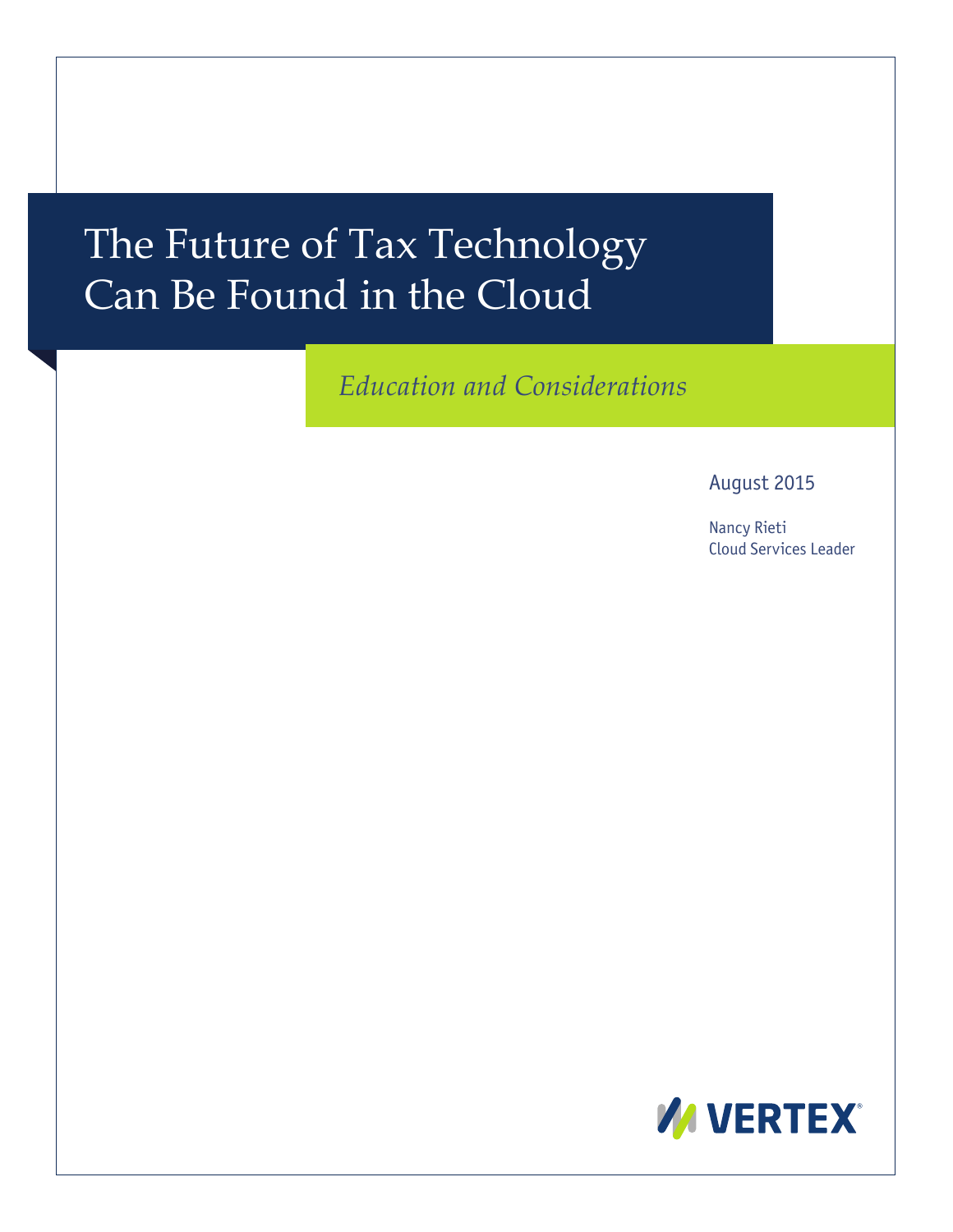#### **Contents**

| IT Collaboration and Other Important Considerations 3 |
|-------------------------------------------------------|
|                                                       |
|                                                       |
|                                                       |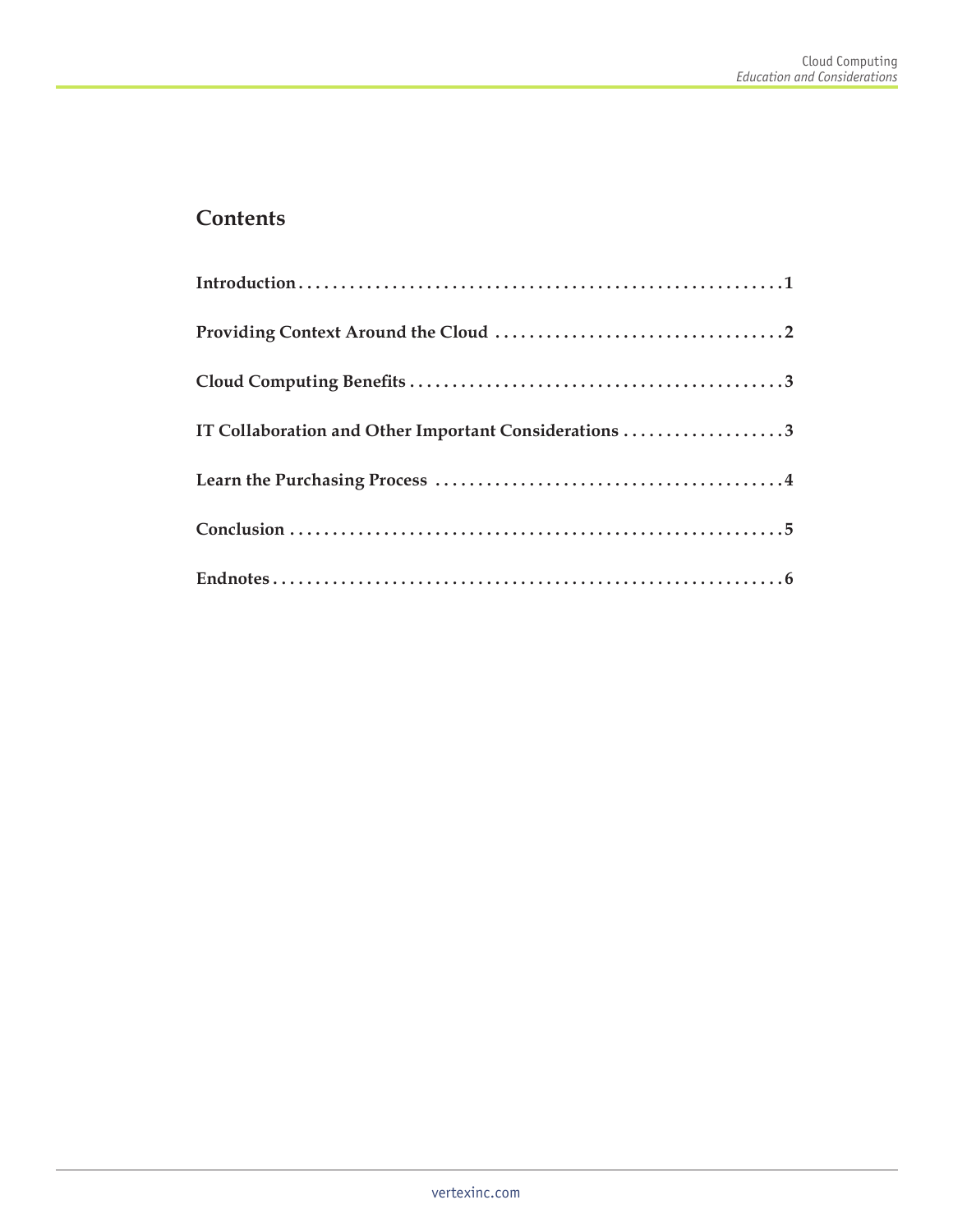#### **Summary**

The goal of this article is to inform tax professionals about cloud computing and Software-as-a-Service (SaaS) concepts, trends, and practices. The intent is to educate, emphasize SaaS drivers and benefits, address SaaS concerns, and help make tax professionals more knowledgeable about the "cloud," and why it makes sense from a business perspective.

#### **Introduction**

#### *Cloud Computing: Everyone's Adopting It.*

There is a reason why we will never see a bumper-sticker advertisement touting the use of the cloud: promotion is unnecessary. The vast majority of companies have already invested in some form of cloud computing, and these investments are projected to grow substantially in the coming years. A growing body of research shows that there are compelling reasons for the soaring interest: cloud-related technology investments can lower enterprise technology costs, improve organizational agility, strengthen disaster recovery and business continuity management (BCM) capabilities, reduce implementation times, and more.

Given its value proposition, cloud technology simply does not need a catchy marketing slogan. The increasingly pervasive penetration of cloud technology creates a more pressing need across organizations: education. As cloud computing – in the form of hosted applications and SaaS models – spreads to nearly every corner of the enterprise, executives and managers need to understand cloud technology's application to their area of expertise, the technology's benefits, and how cloud applications are purchased, deployed and managed.

Examining those needs is the purpose of this paper, which is directed to those involved in the purchase of enterprise tax technology: IT, Finance and especially Tax, which, like most functions in the enterprise, has a growing number of cloud-based technology solutions available.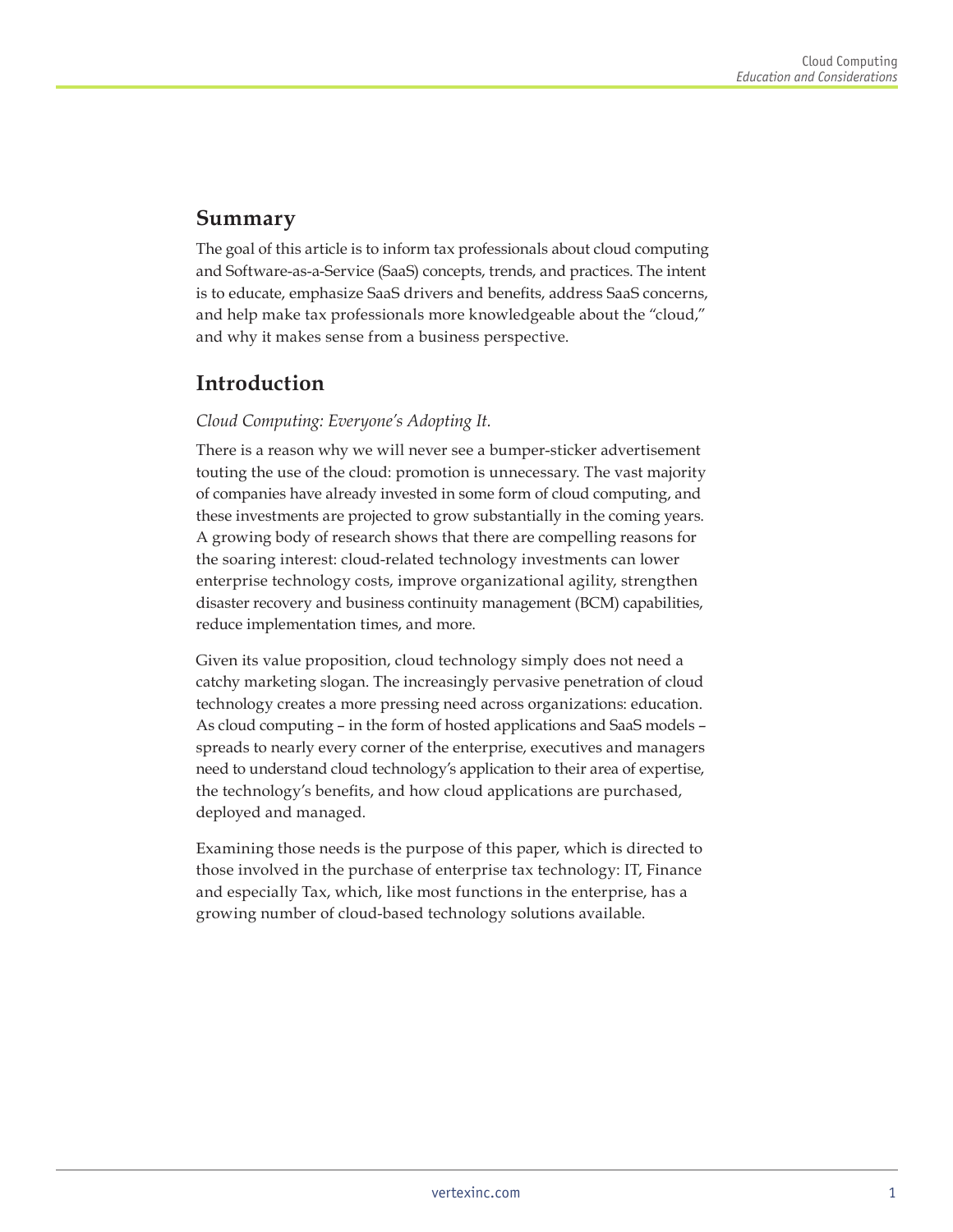## **Providing Context Around the Cloud**

Cloud computing's world dominance is not an exaggeration these days. Cloud computing and hosted technology solutions "will be the default way of delivering technology in the future," emphasizes *Forbes* Contributing Writer Ben Kepes.<sup>1</sup> Judging from the steady procession of cloud-related adoption statistics, Kepes forecast seems on target. Sixty-nine percent of organizations use at least one cloud-based software application or use the cloud to host a portion of their IT infrastructure.<sup>2</sup>

Before examining why cloud-based and hosted business applications are becoming a standard enterprise-IT model, it helps to define some basic terms and understand the recent history of cloud-technology adoption. Like many technology concepts, cloud can get confusing, particularly when terms that refer to different processes and activities are used incorrectly.

Here are three of the most common, and most important, cloud phrases that relate to its use in tax applications, as well as throughout the rest of the enterprise:

- **Cloud Computing**: This umbrella term describes the technical environment that enables a company to access and use software and IT infrastructure that is located outside of the company's physical boundaries. In practical terms, "cloud computing" does not imply one of the business models described by the more specific phrases that follow.
- **Hosting**: This term refers to a model in which a company outsources IT infrastructure while maintaining ownership (through licensing) of the software.
- **Software-as-a-Service (SaaS)**: This phrase describes a software-subscription business model through which the software is rented rather than owned. The software is hosted remotely and is accessed through an Internet connection, instead of through an interface that is part of an on-site software installation.

The modern era of cloud computing began with the introduction of Salesforce.com in 1999 and Amazon's Web Services a few years later. In 2006, Amazon launched a

commercial online service that enabled smaller companies to rent IT infrastructure (computers, services, etc.) to run their own software applications.<sup>3</sup>

The allure of Salesforce.com's innovative approach was that its sales and marketing applications could be licensed or rented by much smaller companies that did not have the budget or inclination to invest in the IT infrastructure necessary to support more traditional (and much larger), on-site sales and marketing software solutions.4

As hosted and SaaS offerings evolved, companies of all sizes became more interested in their benefits, especially in the form of greater business agility. By using these offerings, companies found that they could quickly and easily increase or decrease software use. Organizations also discovered that they could redirect IT resources previously dedicated to low-value (but necessary) software installation, maintenance and support activities to higher-value activities.

The shift of sales and marketing applications to hosted solutions was quickly followed by the migration of other functionally-focused software applications – Finance (ERP), HR, Internal Audit, governance risk management and compliance (GRC) and Tax – to the cloud.

This year, nearly one-quarter of all IT budgets are allocated to cloud computing, and the majority of this cloud investment goes to SaaS solutions, according to an International Data Group (IDG) survey. Many of the survey's other findings show that cloud computing and SaaS are becoming the norm within companies:

- In the past two years the number of companies making these cloud investments have increased by 21 percent.
- Sixty-one percent of companies are evaluating additional technology investments (e.g., network virtualization) designed to optimize their existing cloud-related technology investments.
- The average cloud investment for organizations with more than 1,000 employees was \$3.3 million last year.<sup>5</sup>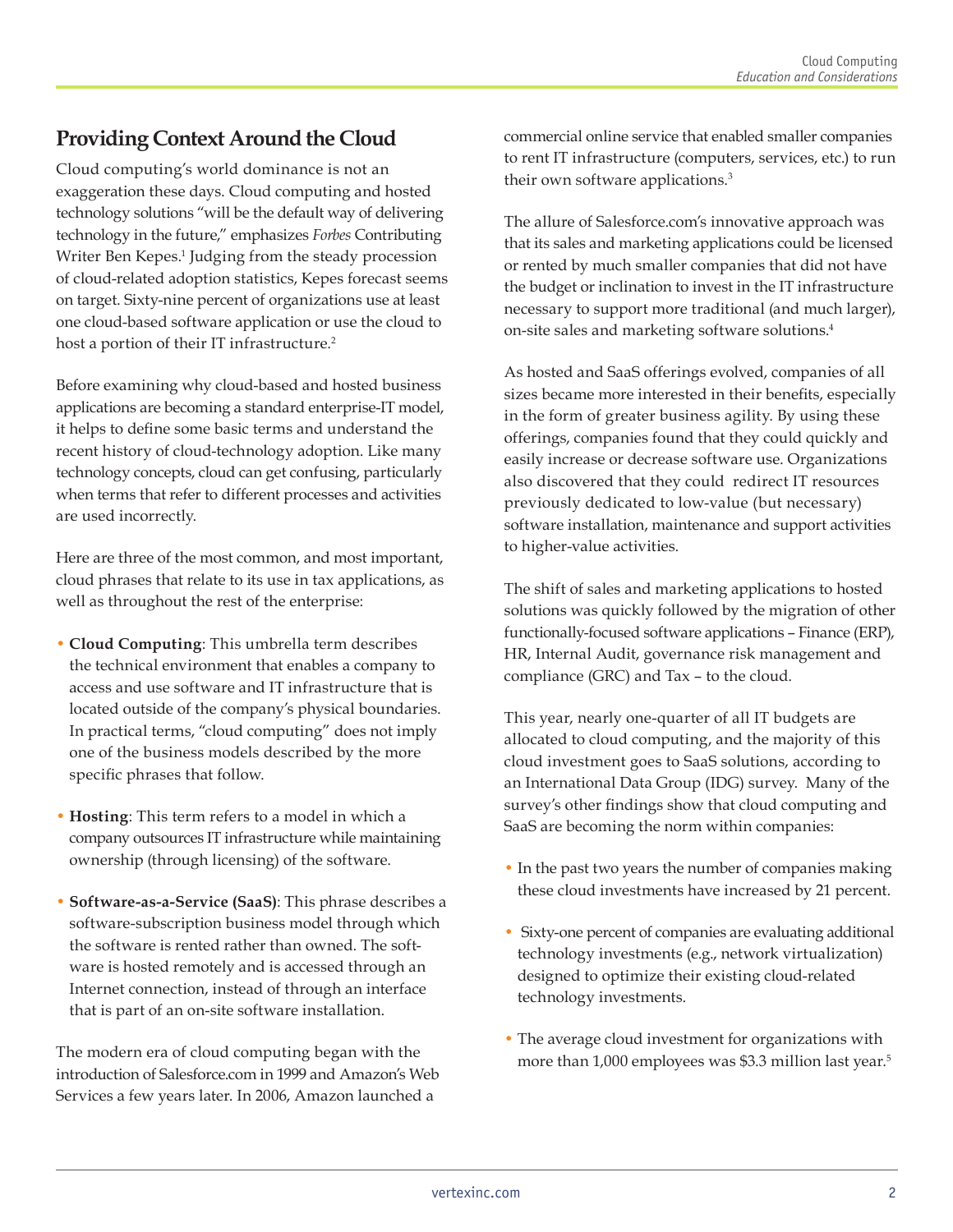# **Cloud Computing Benefits**

Additionally, 62 percent of companies report that their cloud computing investments enable them to invest more money back into their business (improving profits by an average of 22 percent).<sup>6</sup> This statistic helps explain why SaaS and other forms of cloud technology are being adopted within enterprises at such a rapid rate.

To be clear, this valuable benefit marks an outcome of a company's *total* cloud technology investment. An investment in a specific SaaS solution in the tax function may not enable a company to directly invest more money into revenue-generating activities. However, a cloudbased tax technology investment certainly can help Tax, Finance and IT identify cost-savings and time-savings, both of which can be invested in higher-value activities. Additionally, moving technology to the cloud frequently enables organizations to treat those portions of IT budgets as operating expenses rather than as capital expenditures – a shift that can provide greater financial flexibility.

While no major surveys of tax SaaS solutions have been undertaken to date, the benefits driving investment in all forms of cloud and SaaS applications are relevant to tax functions. A survey of 1,300 U.S. and U.K. companies conducted by managed cloud computing company Rackspace, and market research firm Vanson Bourne asked respondents to identify how cloud computing purchases have contributed to their businesses. The findings include cuts along functional lines; here's how finance-function respondents ranked the benefits of their cloud investments:

- *1. Cloud computing reduced our IT costs;*
- *2. Cloud computing has enabled us to invest more money back into the business;*
- *3. Cloud computing has reduced the need for our IT team to maintain infrastructure, and given us more time to focus on strategy and innovation;*
- *4. Cloud computing has improved our disaster recovery and business agility; and*
- *5. Cloud computing has helped us increase profits.<sup>7</sup>*

# **IT Collaboration and Other Important Considerations**

Chief Tax Officers (CTOs) are not Chief Marketing Officers (CMOs). That seemingly obvious point is important to keep in mind when it comes to making investments in cloud-based tax automation.

CMOs were among the earliest and most aggressive investors in enterprise cloud applications, for good reason. "Tech purchases used to creep along in a lengthy approval process through the Chief Information Officer (CIO) who controlled hardware resources, but cloud services meant CMOs could get a subscription and be up and running the next day," notes *CIO Magazine* Senior Writer Tom Kaneshige.9 In 2012, research firm Gartner projected that CMOs will spend more on IT than CIOs by 2017.<sup>10</sup>

This prediction, and the trend it describes, did not sit well with many CIOs, who understandably felt that their territory was being infringed upon by CMOs. This friction is evident in the growing number of articles and thought leadership dedicated to these challenged relationships: "10 Biggest CIO-CMO Relationship Hurdles" and "CIOs and CMOs Suffer From Failure to Communicate" (both from *CIO Magazine*) and "The CIO-CMO Disconnect" (an Accenture white paper), to name just a few.

Fortunately, CTOs and CIOs generally have maintained a collaborative relationship; it is rare to come across any articles depicting contentious CTO-CIO relationships.

#### **Cloud Benefits Extend Beyond Cost Reduction**

A survey of more than 1,200 IT professionals conducted by IT solutions provider CDW identified the following benefits of enterprise cloud computing technology (ranked by frequency):

- 1. Increased efficiency (55 percent)
- 2. Improved employee mobility (49 percent)
- 3. Increased ability to innovate
- 4. Freed current IT staff for other projects; and
- 5. Reduced IT operating cost<sup>8</sup>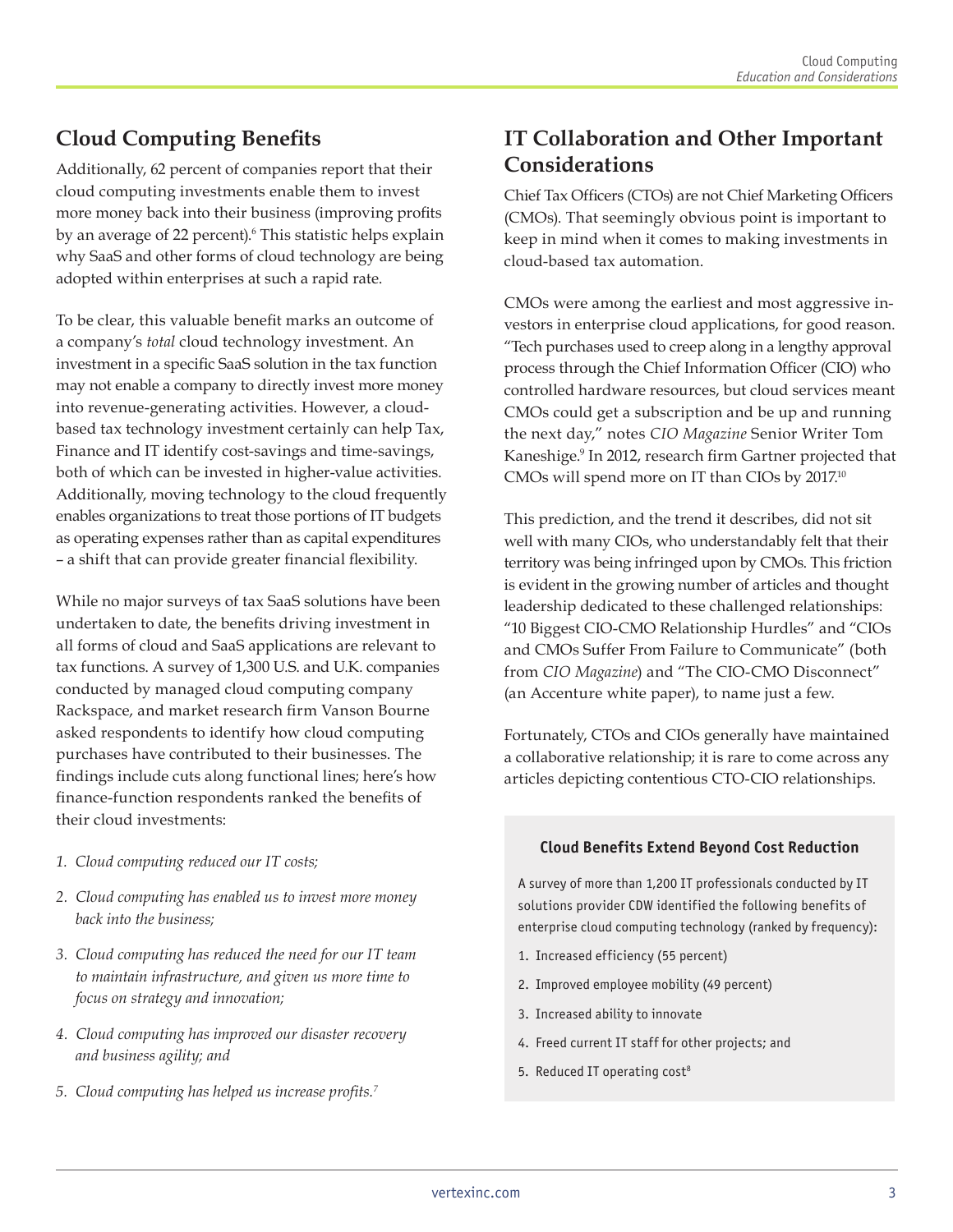The cloud can further strengthen this collaborative relationship by reducing the tax function's reliance on IT for software application maintenance (e.g., monthly software updates, patches, etc.). SaaS and other cloud-based forms of tax automation can also be up and running much faster than traditional on-premises software implementations, which also reduces IT workloads.

As the use of cloud technology increases, it becomes more important for tax and finance executives and professionals to nurture the healthy relationship it maintains with IT. This need can be met through an increasingly important skill set, according to Vertex Chief Tax Officer, Peggi Rockefeller, who describes the tax technologist skill set as "a 'next-generation' tax competency" that rising tax leaders need to develop and strengthen as they face greater pressure to become more proactive and less reactive. This new breed of tax technologist has the ability to understand the tax technology needs and can "translate this need to IT."11

Clearly, information security marks one of the top needs to address when organizations implement a cloud solution. Cloud-related information security is a changing and nuanced issue. On one hand, cloud technology offers inherent security improvements. By storing data off site with multi-site failover capability, companies that use cloud technology strengthen their disaster recovery and business continuity management capabilities (e.g., if an extreme weather event or even a power outage strikes headquarters, the data is unaffected). On the other hand, the rise of major data breaches within well-known companies has motivated IT security professionals (and technology vendors alike) to focus more resources and innovation on data-protection capabilities. This focus explains why the number of data encryption, multi-factor authentication and related security measures within cloud-based technology has been increasing.12

More focus and energy are being placed on all aspects of organizational information security in response to the growing frequency and magnitude of cyber-attacks. This focus extends to cloud technology in the form of cloud-security practices and tools like intrusion detection systems, intrusion prevention systems, vulnerability scanning, file integrity monitoring and security incident

and event management processes.<sup>13</sup> Each IT function typically has specific security questions and requirements that tax professionals should identify and address.

# **Learn the Purchasing Process**

There's another reason why tax professionals should collaborate with CIOs and IT professionals on the purchase of cloud-based tax automation: IT is much more familiar with organizational technology-purchasing processes and requirements.

Although processes can vary considerably from company to company, most of these approaches include the following elements, activities and considerations:

- **Work with IT to Learn How Software is Acquired**: IT functions and CIOs remain firmly in the driver's seat when it comes to planning and navigating cloudrelated software purchases. At nearly two-thirds of companies, the central IT function makes the majority of cloud spending decisions.14 Before evaluating vendors, it is helpful to clearly define the problems the cloudbased technology will address, learn about business case requirements (often outlined by the Finance function), understand all IT-related requirements (including security), and identify which other stakeholders typically provide input on the technology investment decision.
- **Create the Business Case**: Specific requirements for a formal business plan should be identified (again, often in thorough consultation with IT and Finance). Most business cases clearly outline the problems being addressed, identify the measures that will be used to monitor progress toward those objectives, calculate the time and total costs (including any training and support) the investment will require, and present a clear timeline for deployment. (The Vertex white paper, "Build a Better [Business Case](http://www.vertexinc.com/sites/default/files/vertex_roi_webcast_whitepaper_20150105.pdf)," provides a more detailed guidance on creating successful businesses cases.15)
- **Evaluate Vendors and Check their References**: Once tax teams have identified their own functionality requirements, internal IT requirements and what the business case requires, they should learn from vendors about their offerings' implementation, integration and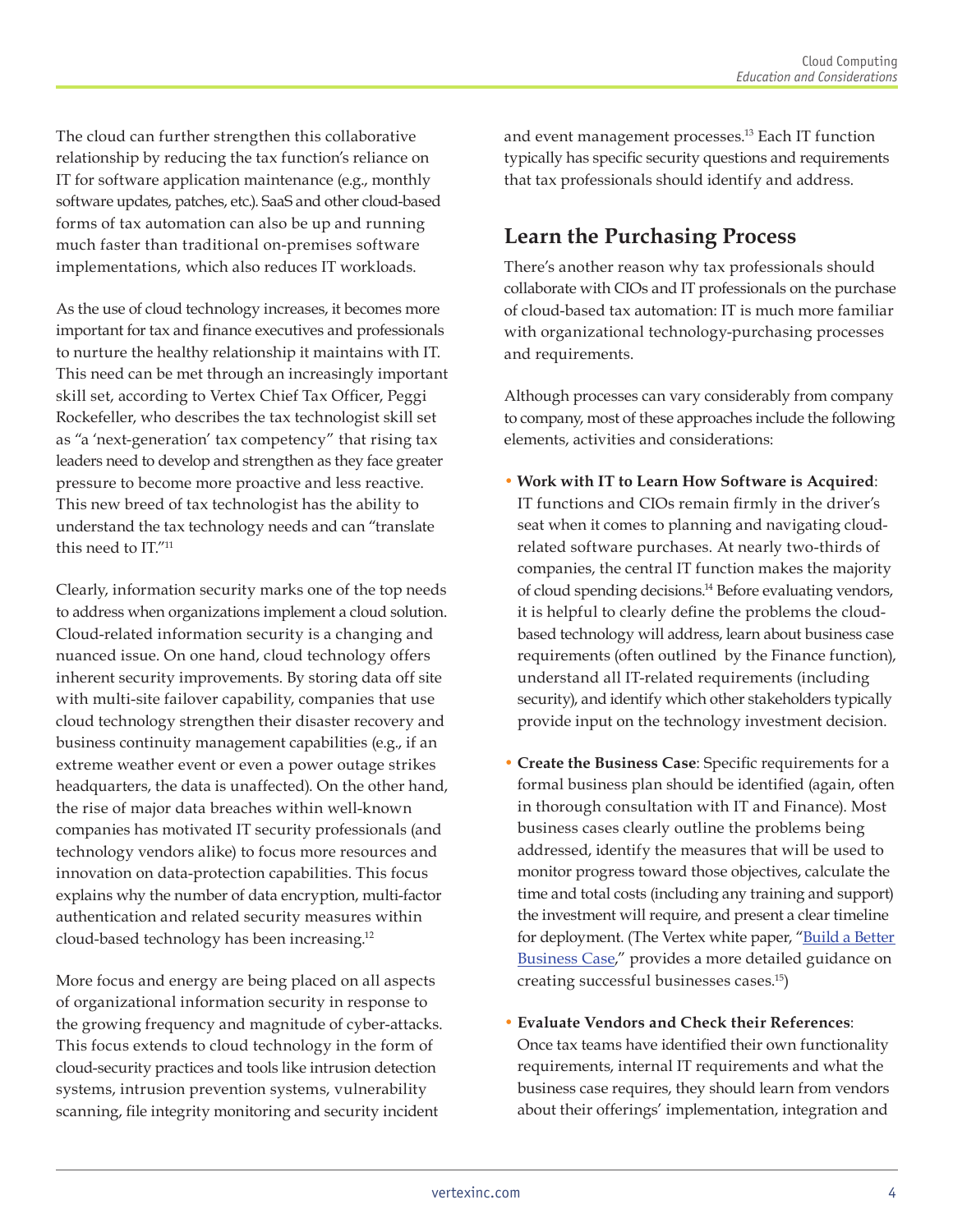technical requirements. Once a company has settled on a short list of cloud tax technology options, references should be checked. If possible, discuss vendors with client companies of similar size who operate in the same industry.

• **Training and Consulting Considerations**: Training for SaaS and other hosted applications is typically less intensive and costs less than training related to traditional on-site enterprise software implementations. That said it is important to understand what training is recommended by vendors, what form it takes (e.g., classroom-based, on-site, online training, etc.), and who should receive it. It is also important to identify what other support (e.g., related consulting services) is available and how these services can help optimize the cloud-based tax technology investment. When checking references, find out what amounts of training and support are required.

## **Conclusion**

As the enterprise adoption of cloud technology continues its rapid ascent, these investments are driving down IT costs, delivering many other benefits and upending traditional technology-management processes and lines of authority.

It is important for Tax and Finance professionals to recognize the disruptive *and* beneficial impacts of SaaS and hosted solutions as cloud technology becomes more readily available to support the complex compliance needs of the tax function. Getting more knowledgeable about the "cloud," means cutting through the hype and pursuing the most effective ways to evaluate and maximize value of cloud-based tax technology. Lastly, it pays to collaborate with other key stakeholders across the organization, most notably IT partners, to ensure that these investments live up to their promise.

The importance of this collaboration will increase as more companies harvest the value of cloud technology. These benefits include lower total cost of ownership, greater implementation speed and ease, more flexibility to scale up and down (as business conditions require changes), the use of fewer IT resources, greater financial flexibility and risk-management improvements (e.g., disaster recovery). These benefits extend to nearly every business function and business technology category, including enterprise tax automation and compliance.